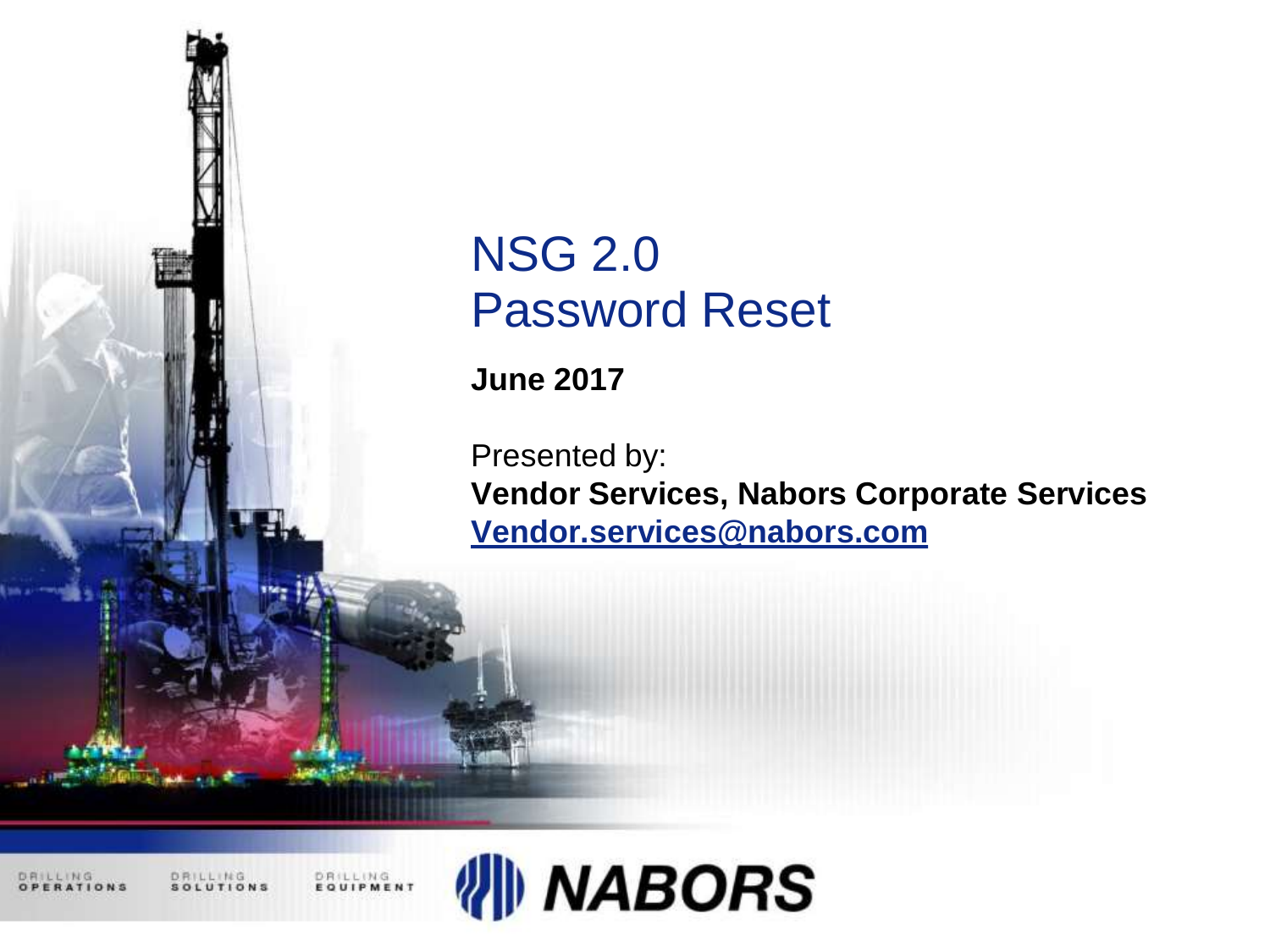**NOTE: NOTE: The Oracle Portal should only be used to access documents from NABORS COPRORATE SERVICES, NABORS ALASKA, NABORS CANADA or SANAD Operating Units. To access documents from any other Nabors entity (NLF2, Canrig etc.) the User should log in to the NSG portal.**

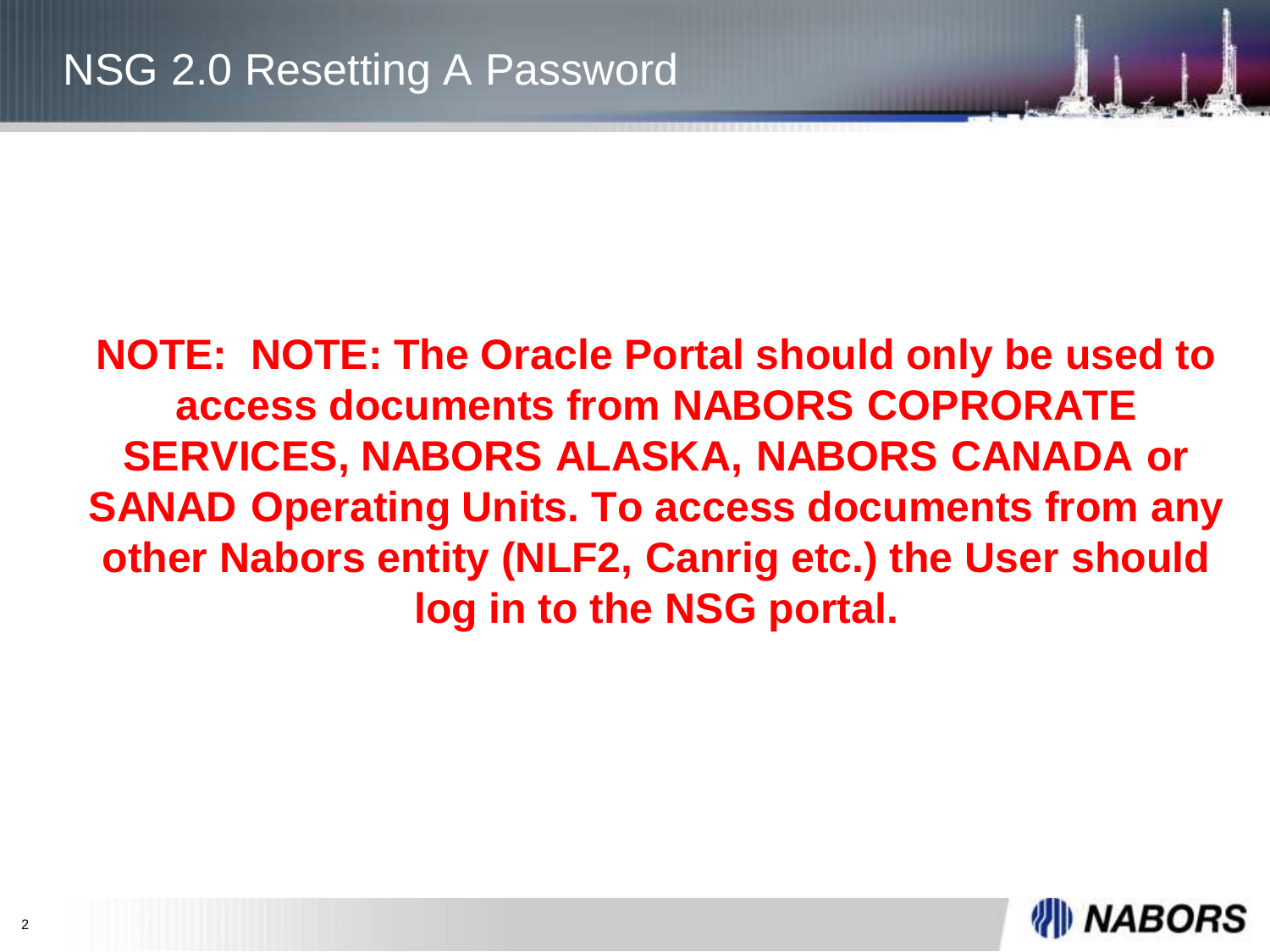All User now have the ability to reset their own passwords, through the Login Assistance option located on the login page of the Oracle portal. Please note that the password is for use in Oracle portal only. To reset your password in the NSG portal you will still have to contact Vendor Services or your User Admin.

To access the Login Assistance option please follow these instructions.

- Open a new browser and type in [www.myNabors.com](http://www.mynabors.com/) in the URL line.
- From here click on the Oracle icon (Financials)
- This will open the Oracle login page.



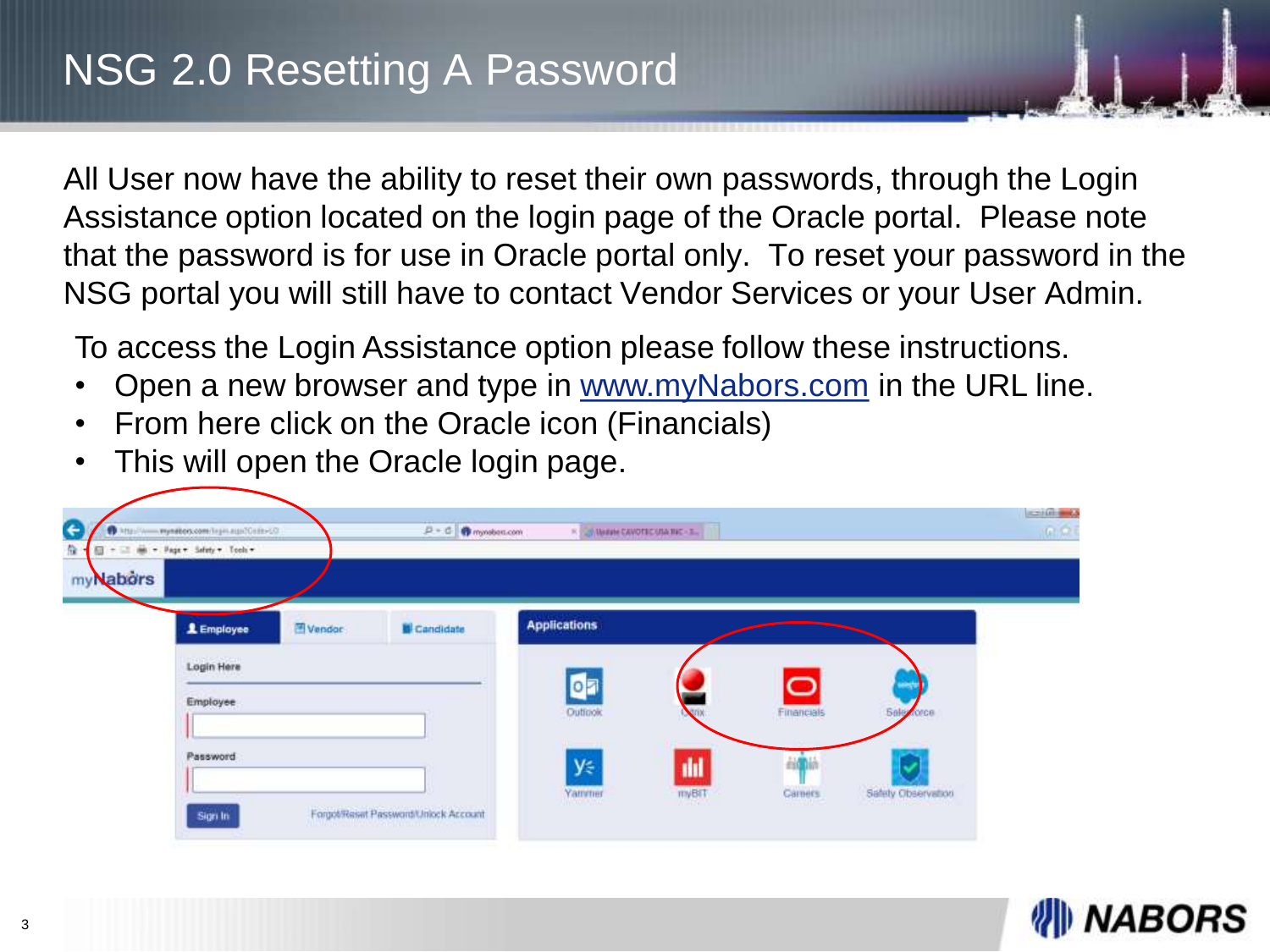Once on the Login page the user will be able to select the Login Assistance option to access the necessary screens to have a password reset.



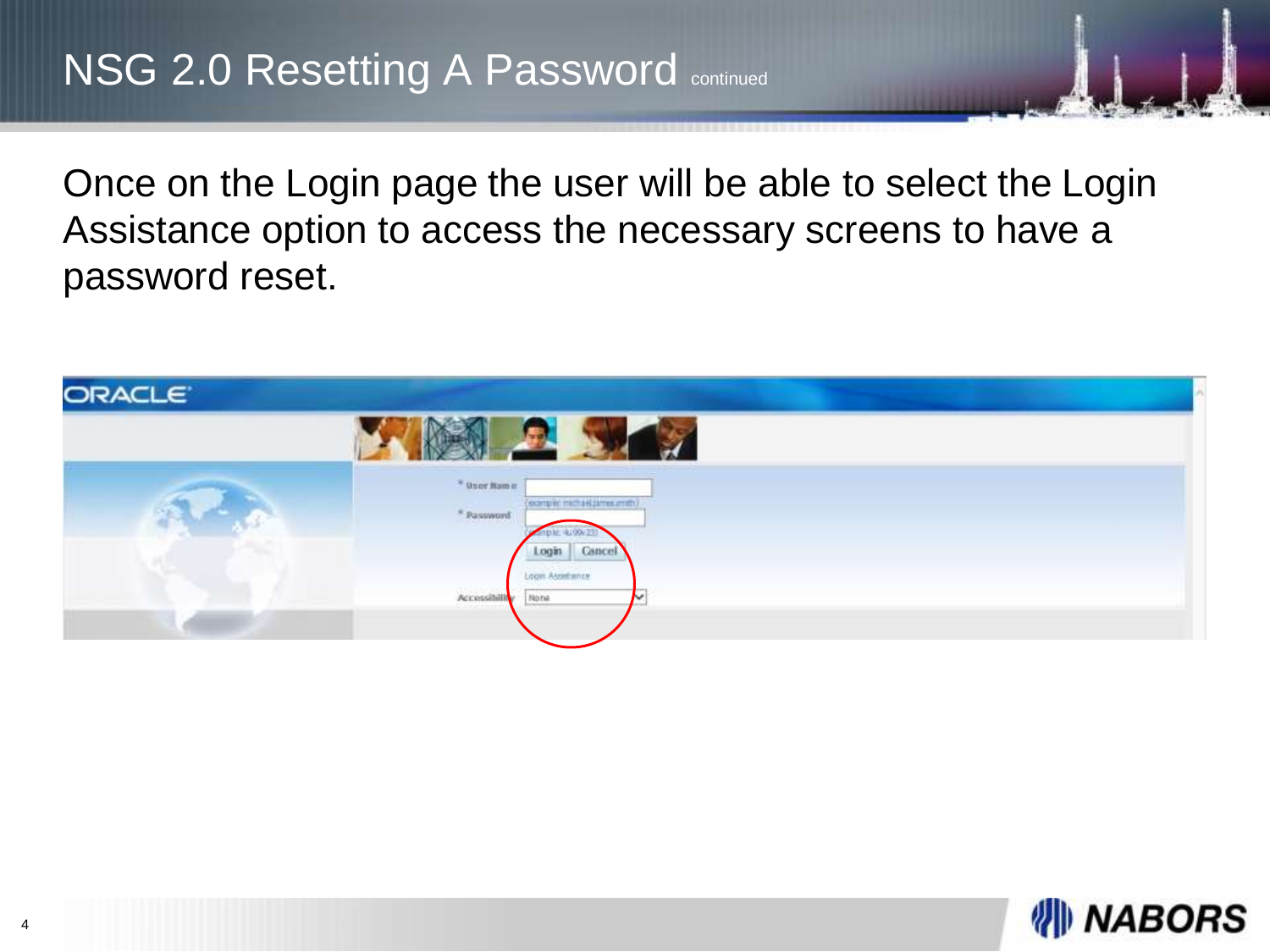## NSG 2.0 Resetting A Password continued

| <b>ORACLE</b>                                                                                                                                                                                                                           |  |
|-----------------------------------------------------------------------------------------------------------------------------------------------------------------------------------------------------------------------------------------|--|
| Login Assistance<br>* Indicates required field<br><b>Forgot Password</b><br>Enter your user name, instructions for how to reset your password will be emailed to you.<br>Forgot Password<br>User Name<br>Texample! michael.james.anger} |  |

The user will be required to enter a User Name and tab. Type the noted Captcha and hit the enter button on the keyboard.

| <b>ORACLE</b>                                                         |                                                                                           |                                     |  |  |  |
|-----------------------------------------------------------------------|-------------------------------------------------------------------------------------------|-------------------------------------|--|--|--|
| Login Assistance<br>* Indicates required field                        |                                                                                           |                                     |  |  |  |
| <b>Forgot Password</b><br><b>A THE REPORT OF A REPORT OF A REPORT</b> | Enter your user name, instructions for how to reset your password will be emailed to you. |                                     |  |  |  |
| User Name<br>÷                                                        | griffin4095@sbcglobal.net<br>Texample: michael.tamas.jm#h3-<br>$+44.1746$                 | Forgot Password<br>Enter<br>Captcha |  |  |  |

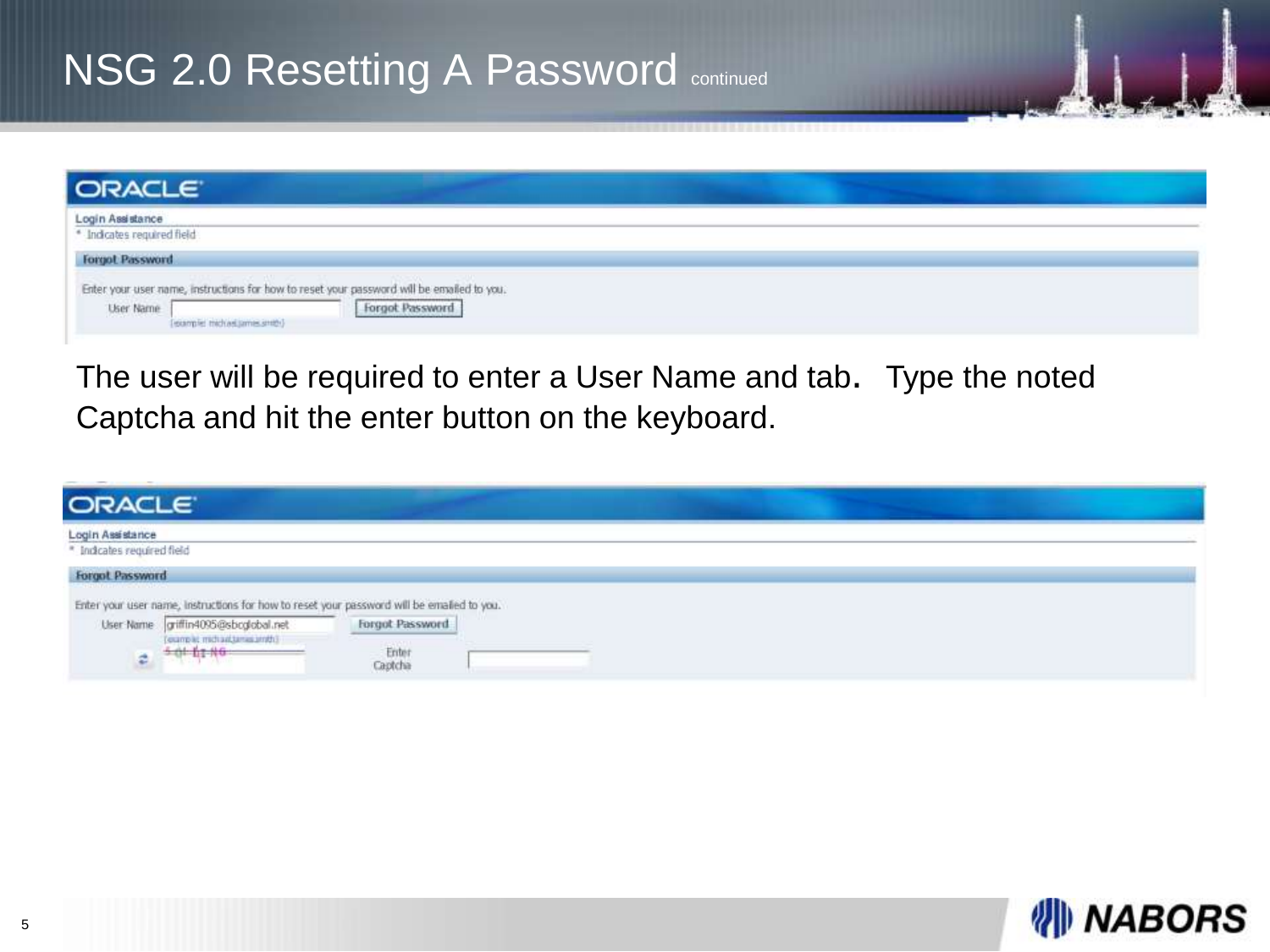## NSG 2.0 Resetting A Password continued

The request to reset the password will be confirmed and an email will be sent to the requestor.



The email should arrive shortly and will contain a link to that will take you to the Reset Password screen. From there the user will be asked to change the password to a more convenient word.

|  |  | Oracle Workflow - Production <aphelp@nabors.com></aphelp@nabors.com> |
|--|--|----------------------------------------------------------------------|
|--|--|----------------------------------------------------------------------|

 $\mathscr{D}$  Today at 1:54 PM  $\quad \star$ 

To GRIFFIN4095@SBCGLOBAL.NET

To GRIFFIN4095@SBCGLOBAL.NET

06/15/2017 13:53:40 Sent

14115957 ID.

Reset your password and follow the on-screen instructions. This email can be ignored in case you didn't request a password reset, the link is only available for a short time.